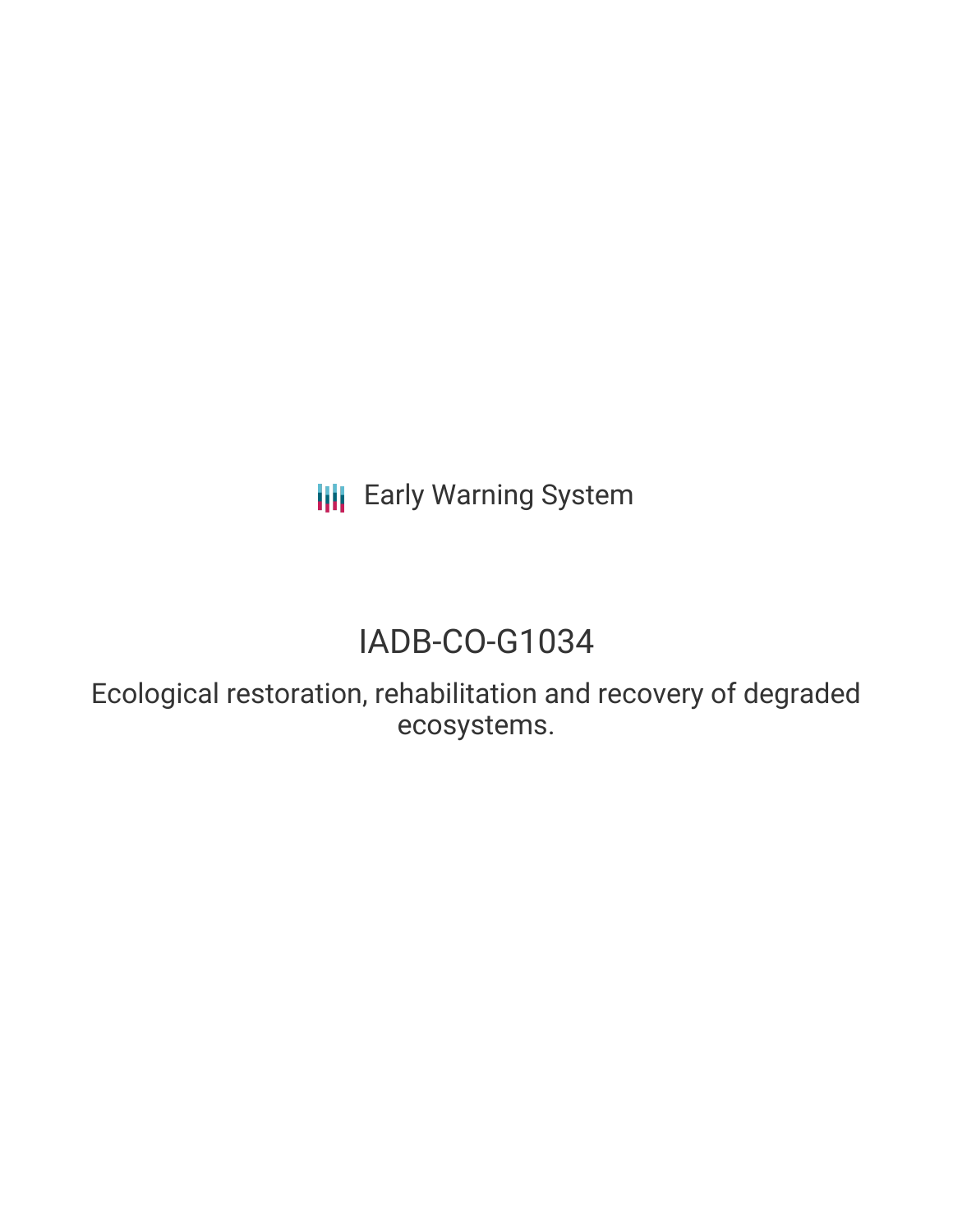

## Early Warning System Ecological restoration, rehabilitation and recovery of degraded ecosystems.

#### **Quick Facts**

| <b>Countries</b>               | Colombia                               |
|--------------------------------|----------------------------------------|
| <b>Financial Institutions</b>  | Inter-American Development Bank (IADB) |
| <b>Status</b>                  | Approved                               |
| <b>Bank Risk Rating</b>        | C                                      |
| <b>Borrower</b>                | Government of Colombia                 |
| <b>Sectors</b>                 | <b>Climate and Environment</b>         |
| <b>Investment Type(s)</b>      | Grant                                  |
| <b>Investment Amount (USD)</b> | $$1.50$ million                        |
| <b>Grant Amount (USD)</b>      | $$1.50$ million                        |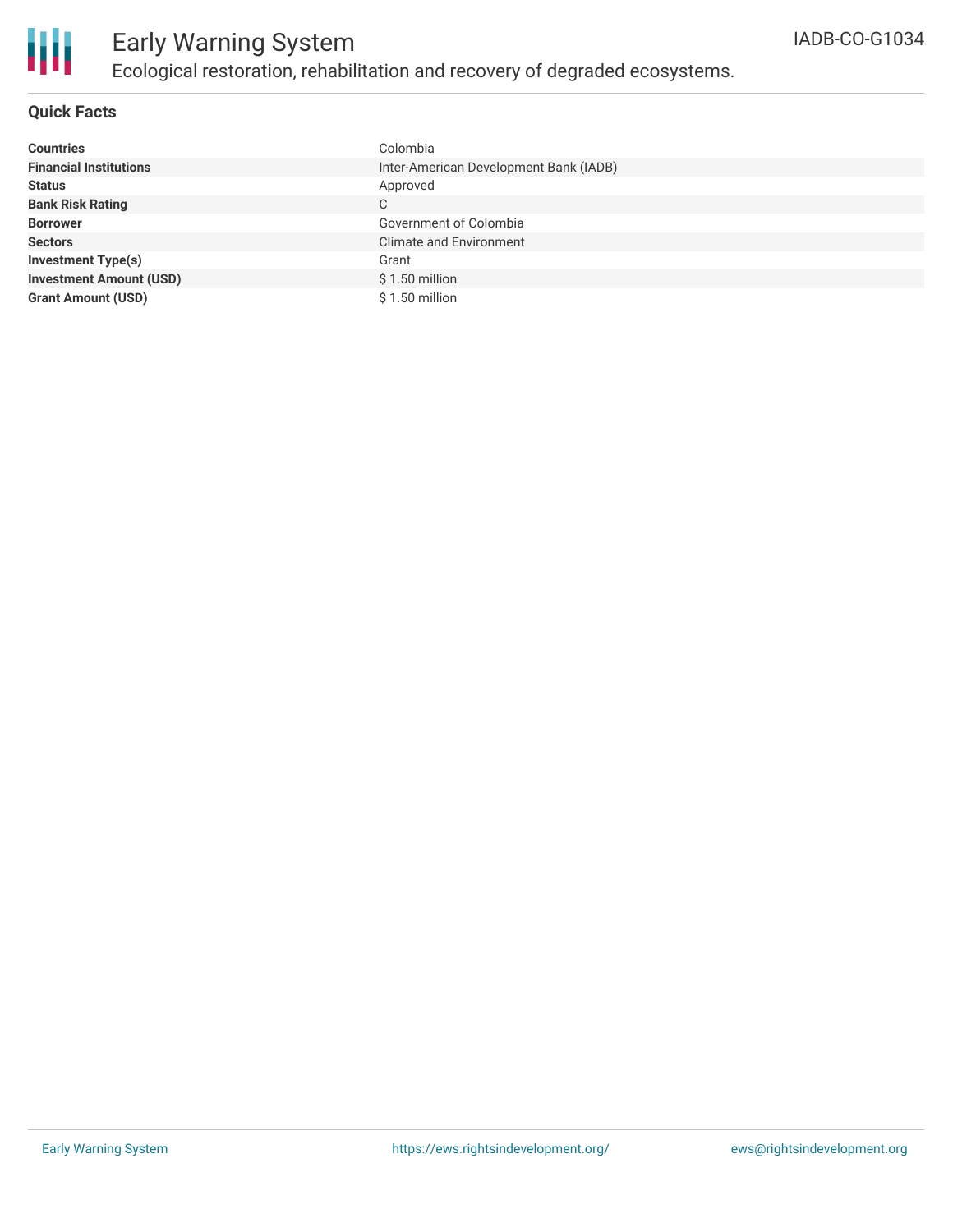

## Early Warning System Ecological restoration, rehabilitation and recovery of degraded ecosystems.

### **Project Description**

Increase areas for ecological restoration, rehabilitation and recovery for the renovation of degraded ecosystems in active nuclei of deforestation, in addition to the reduction of greenhouse gas emissions and improving the quality of life of rural communities in these areas.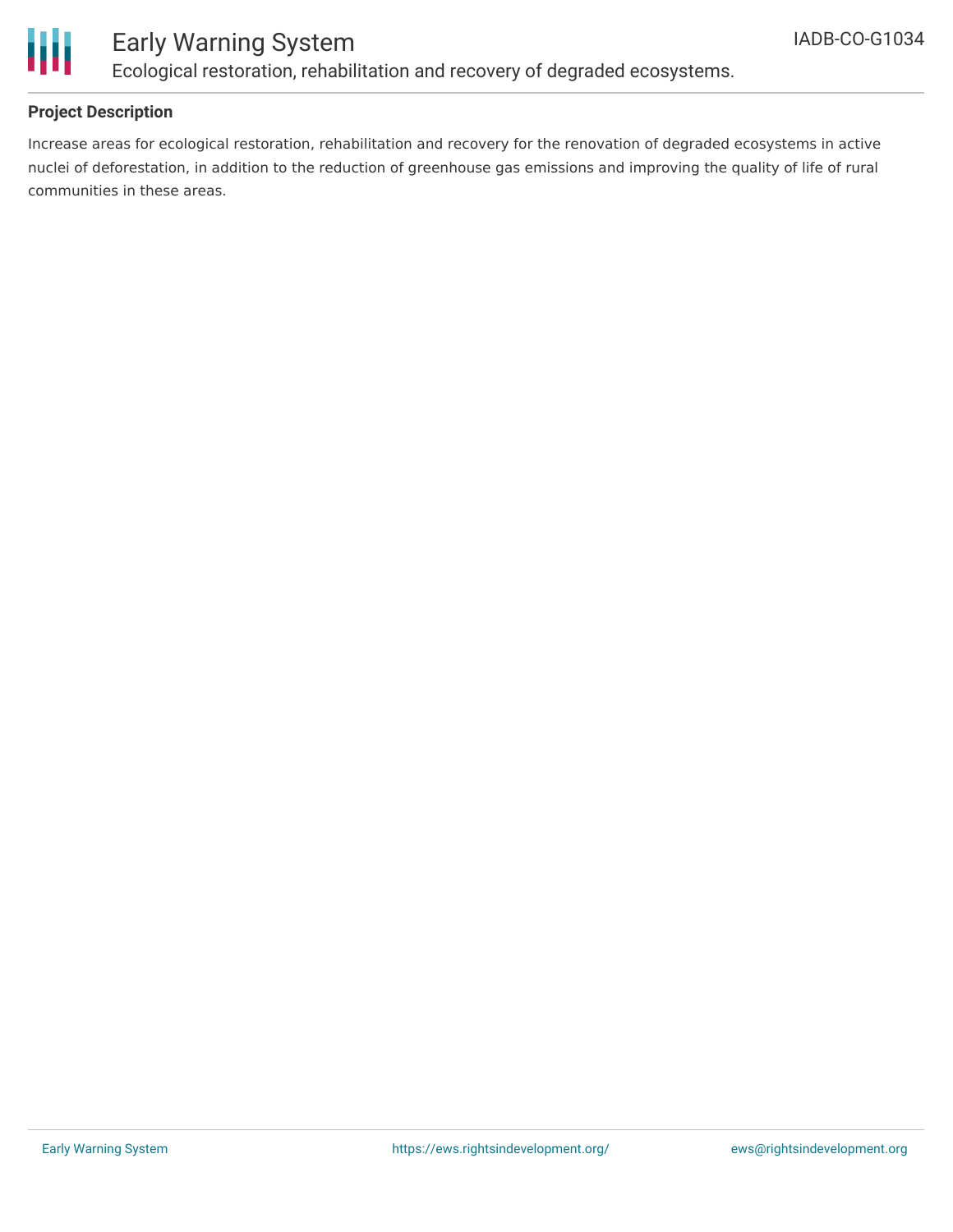# ₩

## Early Warning System Ecological restoration, rehabilitation and recovery of degraded ecosystems.

#### **Investment Description**

• Inter-American Development Bank (IADB)